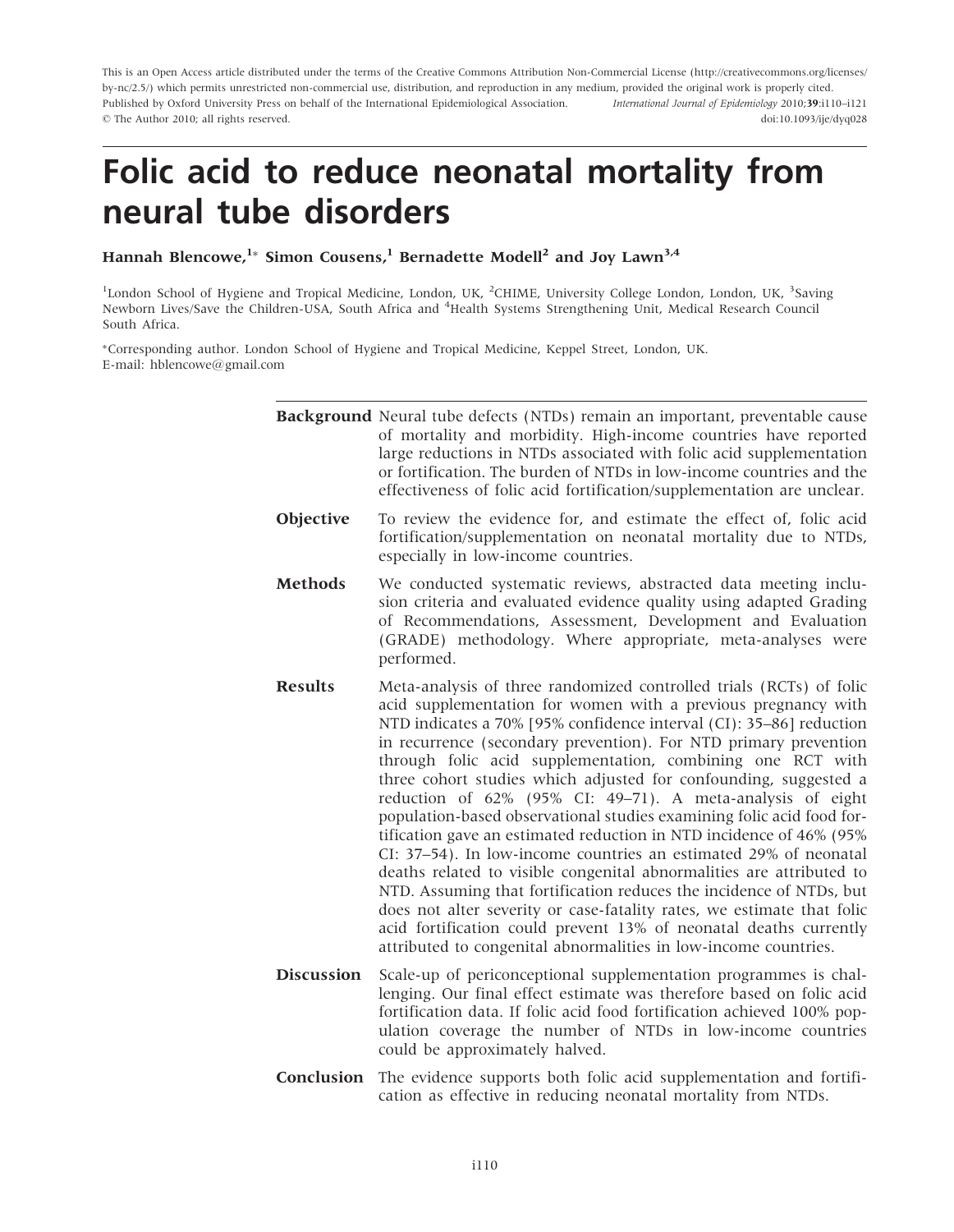Keywords Neonatal mortality, folic acid, neural tube defects, pregnancy, infant, newborn, Neural Tube Defects/mortality/prevention & control, dietary supplements

# **Background**

Neural tube defects (NTDs) are congenital malformations of the brain and spinal cord caused by failure of the neural tube to close between 21 and 28 days following conception. Defects range from anencephaly, through encephalocoeles to spina bifida, which is more variable in severity and effect (Table 1). Anencephaly is invariably associated with death as a stillbirth, a neonatal death or occasionally a post-neonatal death. Encephalocoele and spina bifida may be associated with neonatal death, infant death or with impairment which is frequently severe in the absence of surgery—e.g. lower limb paralysis, incontinence, convulsions and frequent central nervous system (CNS) infections. Even with surgery to close the spinal defect and insert ventriculo-peritoneal shunts, spina bifida is associated with premature mortality and a high degree of disability.<sup>1</sup> Less severe defects include spina bifida occulta. Whilst these can have long-term neurological sequelae, they rarely cause neonatal death. This article therefore focusses on livebirths with open NTDs. It should, however, be noted that in countries with antenatal ultrasound (USS) available, the true effect of folic acid on preventing affected foetuses will be underestimated.

NTDs are an important cause of mortality and morbidity globally with a conservative estimated incidence of  $>$ 300 000 new cases a year<sup>2</sup> resulting in an estimated 41 000 deaths and 2.3 million disability-adjusted life years  $(DALYS).$ <sup>3</sup> They thus comprise about one-tenth of the burden of all congenital conditions and constitute the third largest congenital burden after congenital heart disease and Down's syndrome.<sup>3</sup>

Over 95% of all NTDs are first occurrence, with a small proportion being repeat events in women with a previously affected pregnancy.<sup>6</sup> Risk factors include genetic factors (which may explain the high prevalence in certain populations, e.g. in Ireland and some provinces in China), environmental factors, particularly folic acid deficiency at the time of conception, diabetes and obesity. In most studies from countries where a folate-rich diet is not available to

|                           | Anencephaly                                                                          | Encephalocoele                                                                                                                                               | Spina bifida cystica                                                                                                                                                                                                                                                                  |
|---------------------------|--------------------------------------------------------------------------------------|--------------------------------------------------------------------------------------------------------------------------------------------------------------|---------------------------------------------------------------------------------------------------------------------------------------------------------------------------------------------------------------------------------------------------------------------------------------|
| Cause                     | Failure of closure of the<br>anterior (cranial)<br>neural arch                       | Failure of closure of the<br>anterior (cranial) neural<br>arch at a later stage of<br>embryogenesis than<br>anencephaly                                      | Failure of closure of the<br>posterior (caudal) vertebral<br>arch. Most commonly<br>affecting the lumbo-sacral<br>region and usually associated<br>with hydroecephalus<br>(blockage of drainage of<br>the cerebrospinal fluid)                                                        |
| <b>Clinical features</b>  | Absence of variable<br>amounts of brain,<br>spinal cord, nerve<br>roots and meninges | Sack containing brain tissue<br>herniates through midline<br>skull defect, usually occipital                                                                 | Herniation of the meninges<br>through a defect in the<br>lower spine (meningocoele)<br>or severe forms include also<br>herniation of dysplastic spinal<br>cord (myelomeningocoele)<br>Hydrocephalus resulting in<br>extra fluid around the brain<br>and raised intracranial pressure. |
| Prognosis and<br>sequelae | Stillbirth or<br>neonatal death                                                      | Variable–high mortality from<br>meningitis.<br>With surgical repair long-term<br>outcome varies from normal<br>function to severe<br>multi-domain impairment | Variable levels of disability<br>including:<br>Neurological: sensory and<br>motor defects, learning<br>disabilities, epilepsy.<br>Orthopaedic: contractures,<br>joint dislocation,<br>talipes.<br><i>Functional:</i> bladder and<br>bowel dysfunction.                                |

Table 1 Categories of neural tube defects, their features and sequelae $4-5$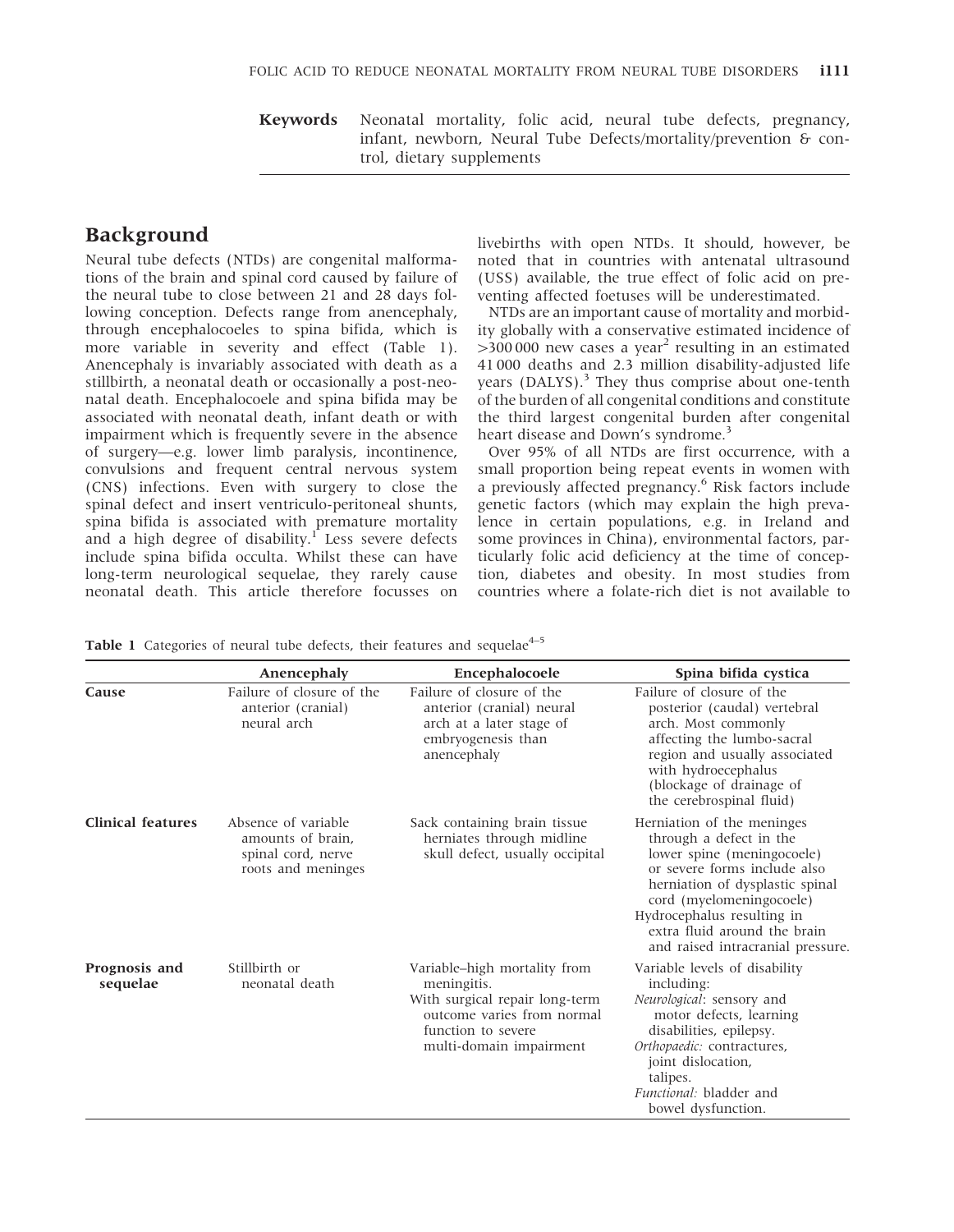all, NTDs exhibit a social gradient with the most economically disadvantaged in a population having the highest incidence. $7-10$  Even in high-income countries, lower maternal education status is associated with higher risk of NTDs.<sup>8,11</sup>

Over the past decades many countries have reported a reduction in prevalence at birth of NTDs.<sup>12</sup> In one series an overall 93% decrease in prevalence at birth was accounted for by a combination of second-trimester screening and termination of affected pregnancies (34%) and an underlying decrease in the prevalence of affected conceptions (59%), in part explained by folic acid supplementa-<br>tion.<sup>13</sup> The role of periconceptional folic acid in The role of periconceptional folic acid in the prevention of NTDs has been investigated since the 1980s. High-quality evidence, particularly from randomized controlled trials (RCTs) in Hungary which showed a reduction in recurrent NTDs with folic acid supplementation, $14$  led to many highincome countries adopting policies recommending supplementation for women planning pregnancy.<sup>15</sup> Commonly, this involved recommending a 0.4 mg folic acid tablet daily to all women planning pregnancy and 4 mg folic acid to those with a previous pregnancy affected by NTDs.

A successful periconceptional folic acid supplementation programme requires a high proportion of pregnancies to be planned as well as easy access to a functioning health system and effective local social marketing interventions.<sup>16</sup> However, unplanned pregnancies may account for one-third to one-half of all pregnancies even in high-income settings $17,18$  and thus supplementation policies have had limited impact at a population level, even in high-income countries.<sup>19</sup> The public health impact of folic acid supplementation is likely to be lower in low-income countries where unplanned pregnancies are more common and access to, and cost of, folic acid are greater barriers.

Another option for ensuring increased folic acid intake around the time of conception is folic acid fortification of food. Interest in this approach has increased recently and it has been implemented in 57 countries to date.<sup>20</sup> In many cases the fortification policy is driven by the food industry. However, the effectiveness of fortification is dependent on dietary norms—e.g. flour fortification may be ineffective in some South Asian and African countries if many families, especially the poor who are most at risk, do not regularly eat purchased flour products.

A recent US Preventive Services review has examined the growing evidence that folic acid supplementation in high-income countries provides benefit in reduction of risk for first NTDs.<sup>21</sup> Our study provides a quantitative estimate of the effect folic acid on the reduction in risk using evidence for folic acid fortification and supplementation.

# **Objective**

The objective of this article is to estimate the effect of folic acid on neonatal mortality from NTDs in low-income countries, and hence to estimate the proportionate mortality reduction for visible congenital abnormalities. This estimate of effect will facilitate country-specific analysis using the LiST tool to estimate reductions in numbers of neonatal deaths.

# Methods

We systematically reviewed the published literature to identify studies of periconceptional folic acid use (supplementation or fortification) for the prevention of neonatal NTDs mortality and morbidity on 24 February 2009 and an updated search was performed on 13 September 2009. We searched PubMed, EMBASE, Cochrane Libraries and all World Health Organization Regional Databases and included publications in any language. $22$  Snowball searching was used whereby literature referenced in key papers was included. Combinations of the following search terms were used: 'neural tube defect', 'neonatal mortality/morbidity', 'folic acid', 'pregnancy', 'newborn, infant' (Figure 1).

### Inclusion/exclusion criteria

We applied the Patient, Intervention, Comparison, and Outcome (PICO) format to define the studies to be included as follows. The 'population' of interest were neonates and the 'interventions' being reviewed were the effect of folic acid supplementation (using folic acid tablets 0.36 mg once daily to 5 mg once a week) or of food fortification with folic acid. The comparison group were those neonates born after pregnancies without folic acid fortification or supplementation. The outcomes of interest were NTDs and mortality associated with NTDs (Table 1). In this study, we considered both randomized trials and observational studies meeting these criteria (Figure 1). We excluded studies not fulfilling the inclusion criteria and any duplicate reports of trials or studies. Possible adverse effects of folic acid supplementation and fortification were not addressed as part of this review.

### Abstraction, analyses and summary measures

All studies meeting the inclusion criteria were abstracted onto a standardized abstraction form for each outcome of interest.<sup>22</sup> Each study was assessed and graded according to the Child Health Epidemiology Reference Group (CHERG) adaptation of the Grading of Recommendations, Assessment, Development and Evaluation (GRADE) technique.<sup>23</sup> The evidence was summarized by outcome including a qualitative assessment of study quality and sources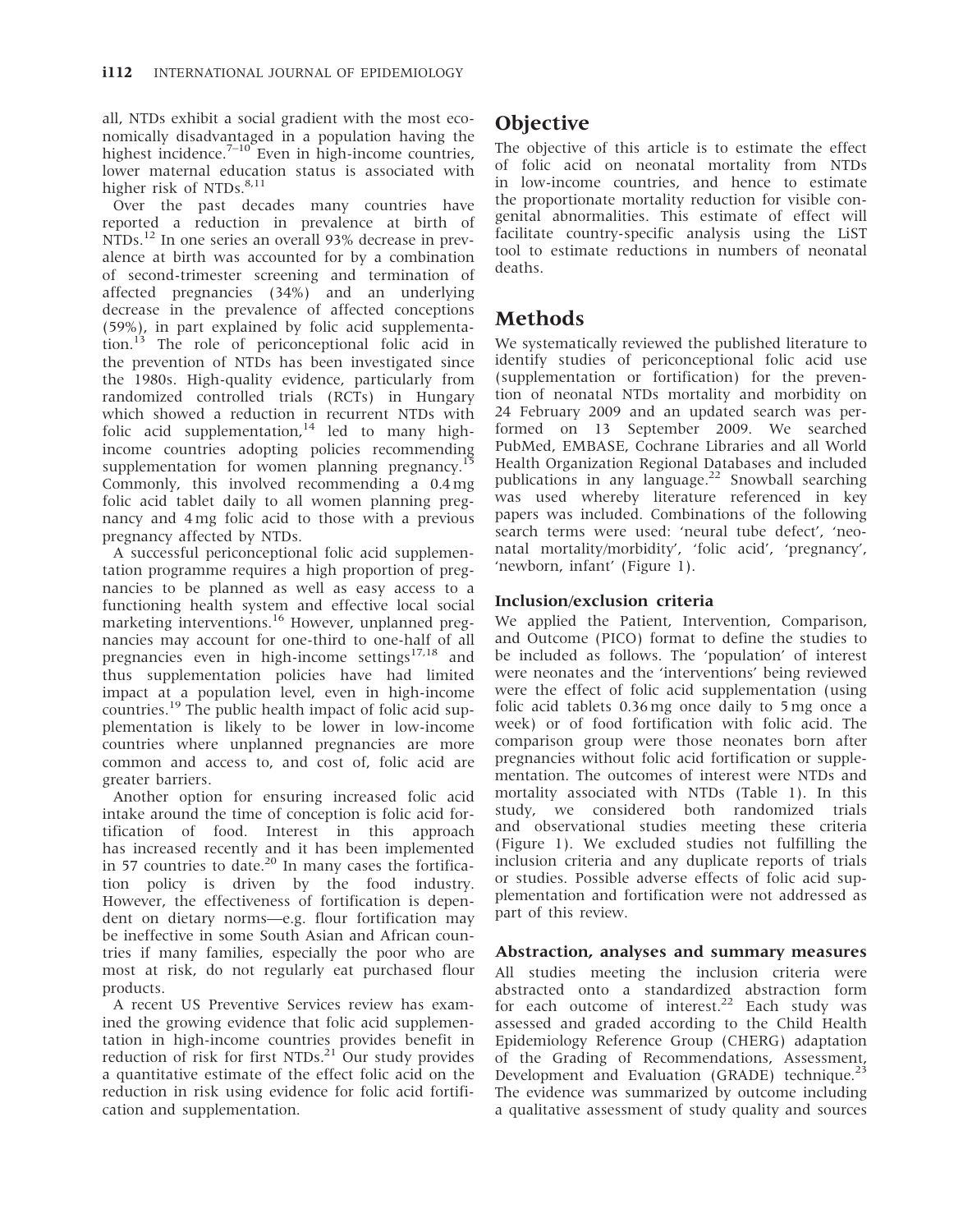

Figure 1 Synthesis of study identification in the review of the effect of folic acid on neonatal mortality form neural tube disorders. Detailed Pubmed search terms: ("folic acid"[MeSH Terms] OR ("folic"[All Fields] AND "acid"[All Fields]) OR "folic acid"[All Fields]) AND ("neural tube defects"[MeSH Terms] OR ("neural"[All Fields] AND "tube"[All Fields] AND "defects"[All Fields]) OR "neural tube defects"[All Fields] OR ("neural"[All Fields] AND "tube"[All Fields] AND "defect"[All Fields]) OR "neural tube defect"[All Fields]) AND ("infant, newborn"[MeSH Terms] OR ("infant"[All Fields] AND "newborn"[All Fields]) OR "newborn infant"[All Fields] OR "neonate"[All Fields]) OR ("infant mortality"[MeSH Terms] OR ("infant"[All Fields] AND "mortality"[All Fields]) OR "infant mortality"[All Fields] OR ("neonatal"[All Fields] AND "mortality"[All Fields]) OR "neonatal mortality"[All Fields]) OR ("women"[MeSH Terms] OR "women"[All Fields] OR "female"[MeSH Terms] OR "female"[All Fields] OR "pregnancy"[MeSH Terms] OR "pregnancy"[All Fields] OR periconceptual[All Fields] OR "peri conceptual"[All Fields]) Embase/ WHO regional databases: 'neural tube defects' 'folic acid'

of bias as adapted from the Cochrane review handbook. Evidence from low/middle-income countries was assessed separately based on the World Bank classification of income groups. CHERG Rules for Evidence Review were applied to the collective evidence to provide an estimate for reduction in neonatal NTD mortality.

Separate meta-analyses were planned for folic acid supplementation effect on secondary and primary prevention, as well as a third meta-analysis of the effect of folic acid fortification. Meta-analyses were conducted with STATA version 10 statistical software.<sup>24</sup> Heterogeneity was assessed using chi-square test. When evidence of heterogeneity was present  $(P < 0.10)$ , a random effects model was used, otherwise a fixed effect was assumed. Appropriate summary risk ratios and corresponding 95% confidence interval (CI) are reported.

### Results

The search strategy from all listed databases identified 1667 records (Figure 1). After initial screening of the

title or abstract we reviewed 30 papers for the outcome measures of interest. Nineteen papers were included in the final database (Supplementary Table 1 available at IJE online). One relevant Cochrane Review of periconceptional folic acid supplementation was available.<sup>25</sup> This review combined, in one meta-analysis, three trials to prevent recurrence of NTDs with one RCT of folic acid supplementation for prevention of first occurrence of NTDs.

- (i) Prevention of the recurrence of neural tube defects: We identified three RCTs of the effect of folic acid supplementation on the risk of recurrence of NTDs in women with previously affected pregnancies.26–28A meta-analysis of these three trials resulted in a risk ratio (RR) of 0.30 (95% CI: 0.14–0.65; Figure 2a) However, of greater interest from a public health perspective, is prevention of first occurrence.
- (ii) Prevention of first occurrence of neural tube defects through supplementation: Eight studies of the effect of folic acid supplementation on incidence of first occurrence of NTDs were identified. No randomized trials of folic acid supplementation reported the effect on neonatal mortality.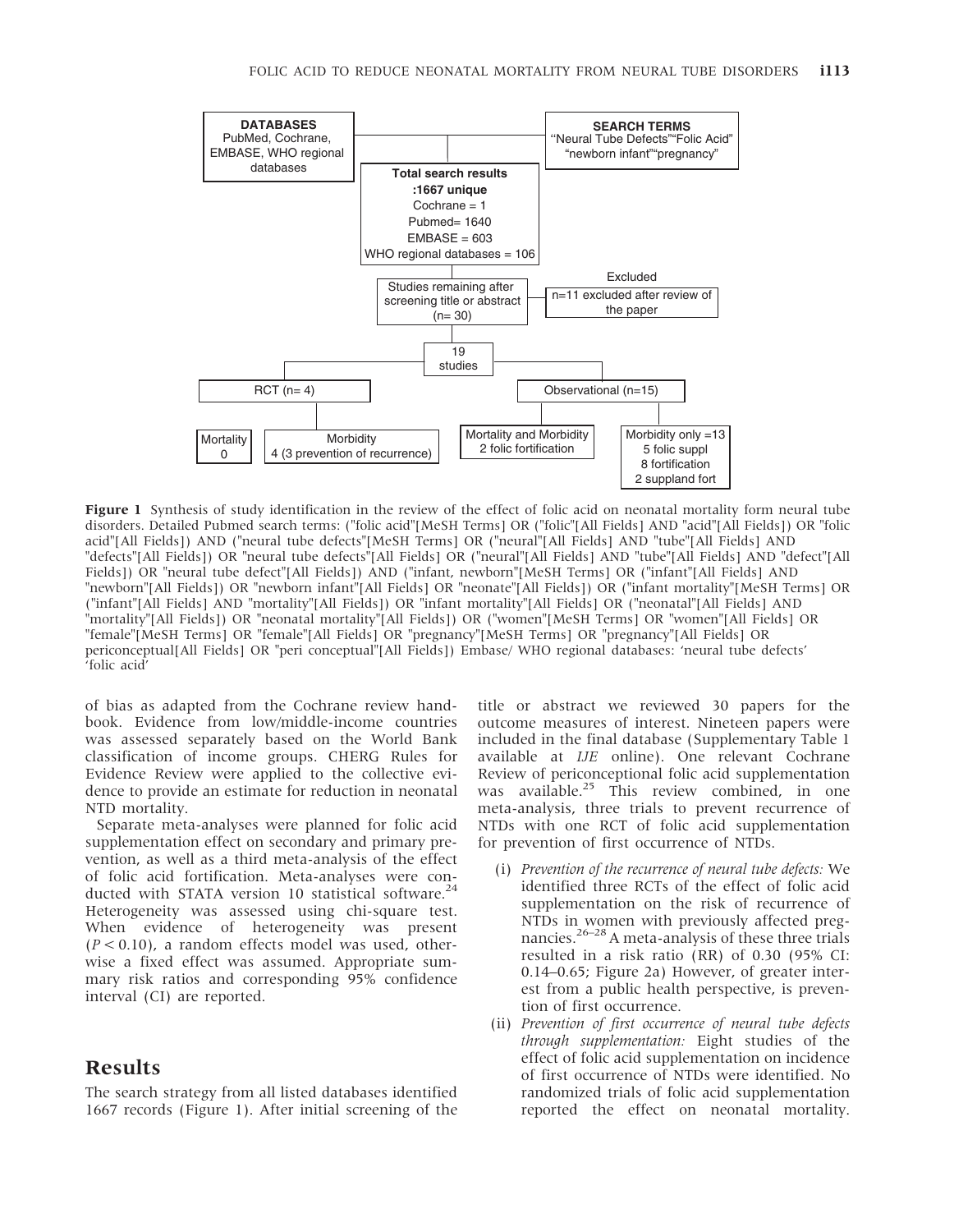



Figure 2 Meta analysis of the effect of folic acid supplementation. (a) Prevention of recurrent neural tube disorders (secondary prevention), Relative Risk (95% Confidence Interval); Heterogeneity  $\chi^2$  = 0.28 (degrees of freedom  $(df=2)$   $P=0.867$ ,  $I^2$  (variation in RR attributable to heterogeneity) = 0%, Test of RR = 1:  $z = 3.06$ ,  $P = 0.002$ . (**b**) Primary prevention of neural tube disorders, Relative Risk (95% Confidence Interval), Heterogeneity  $\chi^2$  = 4.16 (df = 3)  $P = 0.244$ ,  $I^2$  (variation in RR attributable to heterogeneity) = 27.9%, Test of RR = 1:  $z = 6.59$ ,  $P < 0.001$ 

Four before-and-after studies of education campaigns, which all achieved coverage of folic acid supplementation of  $<$ 50%, were excluded.<sup>29-32</sup> There was not strong evidence of heterogeneity between the remaining four studies (one RCT<sup>14</sup> and three cohort studies which adjusted for confounding;  $33-35 P = 0.24$ ;  $I^2 = 27.9\%$ ). A meta-analysis of these four studies produced an estimated risk ratio for the effect of folic acid supplementation on the incidence of NTDs of 0.38 (95% CI: 0.29–0.51; Figure 2b). Further evidence that folic acid supplementation protects against NTDs is provided by four case–control studies which reported reductions in the incidence of NTDs with folic acid supplementation  $(0.4-0.8 \,\text{mg})$  ranging from 35 to 75%.<sup>36-39</sup> Including the four studies with poor coverage in the meta-analysis resulted in an estimate of 0.63 (95% CI: 0.48–0.82). This lower estimate of effect is likely to reflect the difficulty of achieving high coverage of a supplementation programme. (see Supplementary Figure 1 available at IJE online).



Figure 3 Meta-analysis (random effects) of the effect of folic acid fortification on primary prevention of neural tube defects. Heterogeneity  $\chi^2 = 22.73 \text{ (df} = 7)$ ,  $P = 0.002$ ,  $I^2$ (variation in RR attributable to heterogeneity)  $= 69.2\%$ ; Estimate of between-study variance  $\tau^2 = 0.0295$ , Test of  $RR = 1: z = 8.01, P < 0.001$ 

(iii) Primary prevention of neural tube defects through fortification: Ten before-and-after studies assessing the effect of mandatory folic acid fortification on the incidence of NTDs were also abstracted. One study was excluded<sup>40</sup> as it was performed in a setting with routine antenatal ultrasound screening for congenital abnormalities, high numbers of terminations of affected pregnancies and reported only birth certificate data. Eight of the remaining studies from Chile, $41$  South Africa, $42$  Argentina, $43$  $USA<sup>44</sup>$  and Canada<sup>31,32,45,46</sup> showed evidence of heterogeneity  $(P = 0.002; I^2 = 69.2\%)$ . A random-effects meta-analysis of all eight studies produced an estimated risk ratio of 0.54 (95% CI: 0.46–0.63; Figure 3). The heterogeneity observed appears to be largely attributable to one of the Canadian studies.<sup>31</sup> If this study is excluded from the analysis there is no longer strong evidence of heterogeneity  $(P=0.26)$ ;  $I^2 = 22.8\%$ ). The risk ratio is little changed (0.58). The outlying study was relatively small, with a high baseline rate of NTDs (4.4/1000) compared with the other studies, but was otherwise unexceptional. Restricting the analysis to the three studies from middle-income countries<sup>28,41–43</sup> produced little change in the estimated risk ratio (0.56; (95% CI: 0.50–0.63). These results are consistent with the final study retrieved of vital registration data from Oman reporting a 62% reduction in NTDs incidence (from 1.6 to 0.6 per 1000 live births) after folic fortification; this study was excluded from the meta-analysis as no detailed point estimate or numbers of cases were reported.<sup>47</sup> Sensitivity analyses indicate little difference in the estimates using the different inclusion criteria and meta-analysis methods (Figure 4).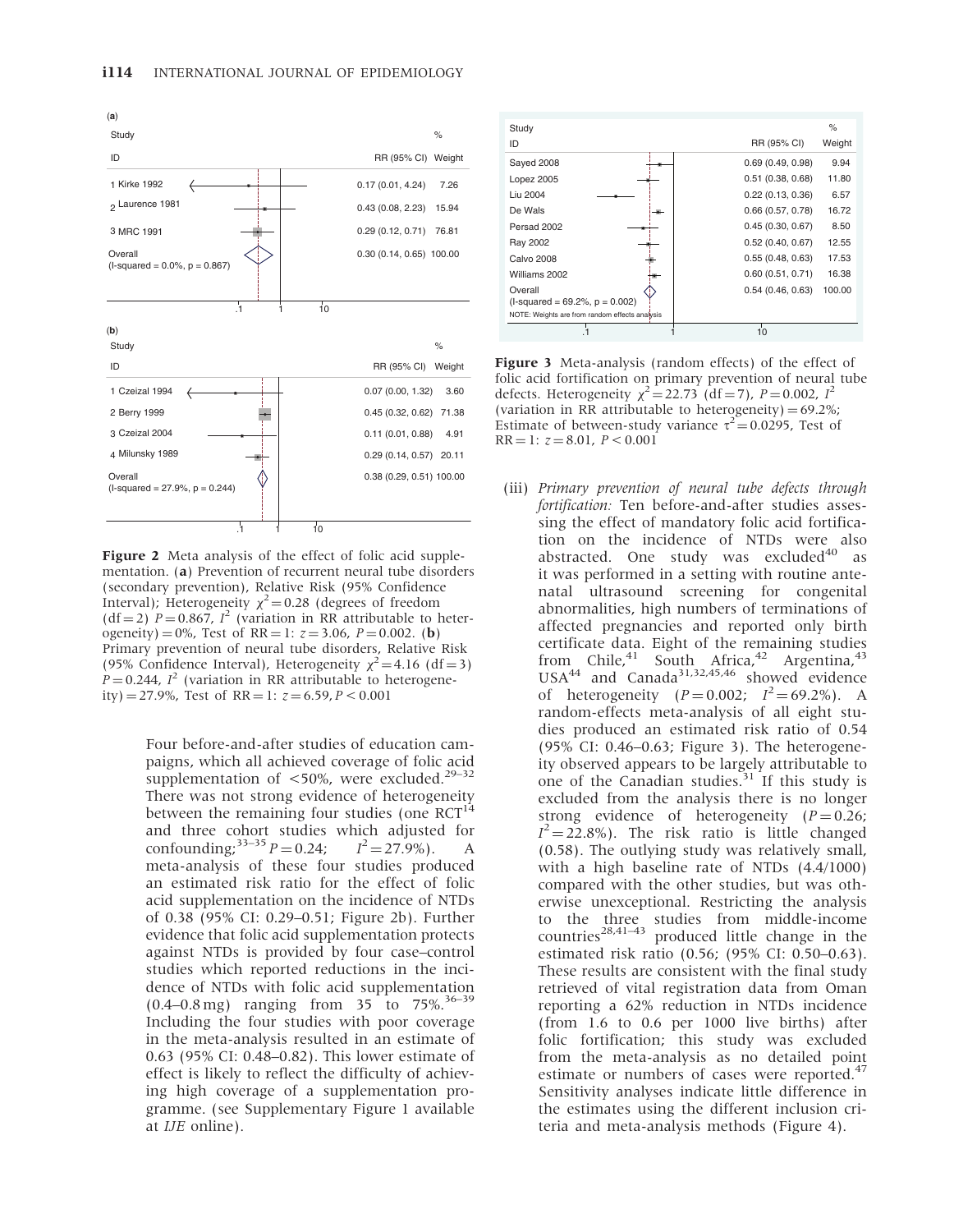

Figure 4 Sensitivity analyses of the estimate of the effect folic acid fortification using different inclusion criteria and meta-analysis methods

#### Quality of the evidence

The CHERG Rules for Evidence Review were applied<sup>22</sup> (Table 2). The observed reduction in NTDs with folic acid fortification or supplementation was large and fairly consistent across the different study designs and, indeed, between supplementation and fortification. There is high-quality evidence for the effect of periconceptional folic acid on occurrence of recurrent NTDs with an estimated reduction of 70% (95% CI: 35–86) but this is not the question of primary interest for public health implementation.

In terms of direct cause-specific mortality evidence, there is low-quality evidence for a cause-specific mortality reduction from one large before-and-after study of folic acid fortification of 360 994 births in Argentina.<sup>43</sup> This study reports a 57% reduction in neonatal mortality from NTDs after the introduction of folic acid fortification. In addition, one study from South Africa (808 661 births) reported a 66% reduction in perinatal mortality with folic acid fortification.<sup>42</sup> None of the higher quality trials addressed the impact of folic acid on reducing mortality from NTDs.

Our new meta-analysis for primary prevention of NTD using folic acid supplementation suggests an estimated reduction in primary occurrence of 62% (95% CI: 49–71). We grade this evidence as moderate quality, based on one RCT and three cohort studies that are consistent, together with the high quality evidence for a reduction in recurrence of NTDs.

Evidence for a protective effect of folic acid food fortification comes from eight large before-and-after population-based studies including 3047 cases of NTDs. The estimated risk reduction associated with food fortification is 46% (95% CI: 37–54). While the studies are of low quality, the evidence grade allocated is moderate since there are eight studies which are very consistent and there is strong biological plausibility based on the supplementation trials. Assuming that folic acid has no effect on the ratio of anencephaly to other spinal defects, and that the case-fatality rates remain constant, the reduction in mortality from NTDs would be equal to the reduction in occurrence, i.e. 46%.

#### Estimation of the effect of folic acid food fortification on neonatal deaths due to congenital causes in low-income settings

The LiST tool is a tool which enables health planners in low-income countries to investigate the likely effect on maternal, neonatal and child mortality of different policy options. Within the tool the number of neonatal deaths attributed to congenital causes is estimated using a statistical model using mainly verbal autopsy data as inputs. A major weakness of this approach is that only deaths in newborns with visible congenital malformations will be attributed to congenital causes. For example, deaths due to congenital heart disease will be misclassified. NTDs represent a high proportion of deaths due to visible congenital malformations. Current global estimates for the number of neonatal deaths due to congenital causes by region based on methods described previously<sup>48</sup> (Table 3). Work in progress for the Global Burden of Disease provides estimates of the number of neonatal deaths due to NTDs by region (Table 3). The median percent of congenital abnormalities attributed to NTDs is 29%. A 46% reduction in NTD deaths would, therefore, be expected to reduce the number of deaths due to visible congenital malformations by  $29\% \times 46\%$ , i.e. 13%.

### Discussion

NTDs remain an important yet potentially preventable cause of neonatal mortality. Dietary change and selective termination of affected pregnancies has resulted in severe NTDs rarely being seen in high-income countries. Data from three randomized trials indicate that periconceptional folic acid supplementation has a large effect on the recurrence of NTDs (70% reduction; 95% CI: 35–86). Four prevention-offirst-occurrence studies indicate a reduction in incidence of 62% (95% CI: 49–71). These two meta-analyses are the first to separate the effects of folic acid supplementation on NTD incidence from the effect on NTD recurrence.

In addition, there is increasing, although lower quality evidence regarding folic acid fortification of food. Our systematic review identified 10 before-and-after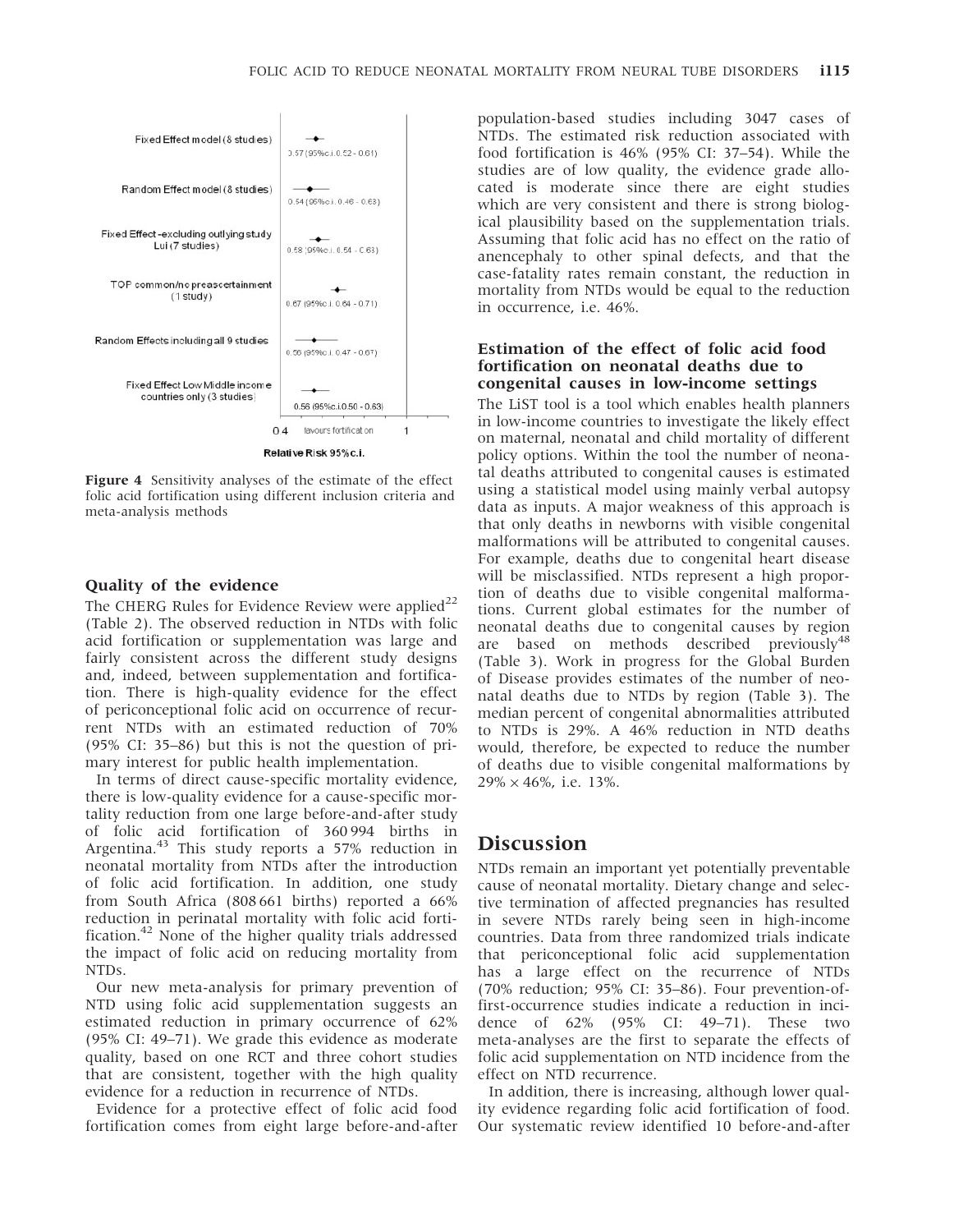| 1124946 2814<br>26<br>Number<br>179928<br>births<br>87890<br>$\sigma$<br>Intervention<br>822<br>Number<br><b>NTDs</b><br>915<br>58<br>I<br>∞<br>supplementation<br>Generalizability<br>to intervention<br>Yes. Folic acid<br>of interest<br>fortification<br>Folic acid<br>studies<br>studies<br>Directness<br>Only one study. Yes<br>Yes<br>middle-income<br>Generalizability<br>to population<br>of interest<br>All high- or<br>not primary<br>study sites<br>addressing<br>recurrence<br>Argentina<br>incidence<br>countries<br>different<br>all very<br>assessment<br>studies showing<br>showing benefit<br>Consistent and<br>quality<br>Not applicable<br>Consistency<br>four studies<br>Consistent<br>Consistent<br>Quality<br>and all<br>benefit<br>Recurrent NTD incidence: low outcome-specific<br>Before and Low-quality<br>after population-based<br>low-quality<br>population-based<br>Limitations<br>Two unclear<br>Neonatal mortality (NTD deaths):<br>allocation<br>Neonatal mortality (all cause):<br>studies<br>study<br>1 RCT 3 cohort<br>Before and<br>Design<br>No studies identified<br>after<br>RCT<br>NTD incidence<br>$8^{(31,32,41-46)}$<br>$4^{(14,33-35)}$<br>studies<br>No of<br>(ref.)<br>$3^{(26-28)}$<br>1(43) |  |  |  |  |                       |                              |                                         |
|-----------------------------------------------------------------------------------------------------------------------------------------------------------------------------------------------------------------------------------------------------------------------------------------------------------------------------------------------------------------------------------------------------------------------------------------------------------------------------------------------------------------------------------------------------------------------------------------------------------------------------------------------------------------------------------------------------------------------------------------------------------------------------------------------------------------------------------------------------------------------------------------------------------------------------------------------------------------------------------------------------------------------------------------------------------------------------------------------------------------------------------------------------------------------------------------------------------------------------------------------|--|--|--|--|-----------------------|------------------------------|-----------------------------------------|
|                                                                                                                                                                                                                                                                                                                                                                                                                                                                                                                                                                                                                                                                                                                                                                                                                                                                                                                                                                                                                                                                                                                                                                                                                                               |  |  |  |  | Summary of Findings   |                              |                                         |
|                                                                                                                                                                                                                                                                                                                                                                                                                                                                                                                                                                                                                                                                                                                                                                                                                                                                                                                                                                                                                                                                                                                                                                                                                                               |  |  |  |  | Control               |                              |                                         |
|                                                                                                                                                                                                                                                                                                                                                                                                                                                                                                                                                                                                                                                                                                                                                                                                                                                                                                                                                                                                                                                                                                                                                                                                                                               |  |  |  |  | Number<br><b>NTDS</b> | Number<br>births<br>$\sigma$ | $(95\% \text{ CI})$<br>Relative<br>Risk |
|                                                                                                                                                                                                                                                                                                                                                                                                                                                                                                                                                                                                                                                                                                                                                                                                                                                                                                                                                                                                                                                                                                                                                                                                                                               |  |  |  |  |                       |                              |                                         |
|                                                                                                                                                                                                                                                                                                                                                                                                                                                                                                                                                                                                                                                                                                                                                                                                                                                                                                                                                                                                                                                                                                                                                                                                                                               |  |  |  |  |                       | 181066                       | $0.43$ $(0.27 - 0.67)^a$                |
|                                                                                                                                                                                                                                                                                                                                                                                                                                                                                                                                                                                                                                                                                                                                                                                                                                                                                                                                                                                                                                                                                                                                                                                                                                               |  |  |  |  |                       |                              |                                         |
|                                                                                                                                                                                                                                                                                                                                                                                                                                                                                                                                                                                                                                                                                                                                                                                                                                                                                                                                                                                                                                                                                                                                                                                                                                               |  |  |  |  |                       |                              |                                         |
|                                                                                                                                                                                                                                                                                                                                                                                                                                                                                                                                                                                                                                                                                                                                                                                                                                                                                                                                                                                                                                                                                                                                                                                                                                               |  |  |  |  |                       |                              |                                         |
|                                                                                                                                                                                                                                                                                                                                                                                                                                                                                                                                                                                                                                                                                                                                                                                                                                                                                                                                                                                                                                                                                                                                                                                                                                               |  |  |  |  | 227                   | 135080                       | $0.38$ $(0.29-0.51)^b$                  |
|                                                                                                                                                                                                                                                                                                                                                                                                                                                                                                                                                                                                                                                                                                                                                                                                                                                                                                                                                                                                                                                                                                                                                                                                                                               |  |  |  |  |                       |                              | $2073826$ 0.54 $(0.46-0.63)^b$          |
|                                                                                                                                                                                                                                                                                                                                                                                                                                                                                                                                                                                                                                                                                                                                                                                                                                                                                                                                                                                                                                                                                                                                                                                                                                               |  |  |  |  |                       |                              |                                         |
| of NTD <sub>s</sub>                                                                                                                                                                                                                                                                                                                                                                                                                                                                                                                                                                                                                                                                                                                                                                                                                                                                                                                                                                                                                                                                                                                                                                                                                           |  |  |  |  |                       | 741                          | $0.30(0.14-0.65)^{b}$                   |

Table 2 Quality assessment of trials of folic acid to prevent neonatal mortality from neural tube defects Table 2 Quality assessment of trials of folic acid to prevent neonatal mortality from neural tube defects

 $^{\rm a}$  Directly calculated from study results.  $^{\rm b}$  MH pooled RR. aDirectly calculated from study results. bMH pooled RR.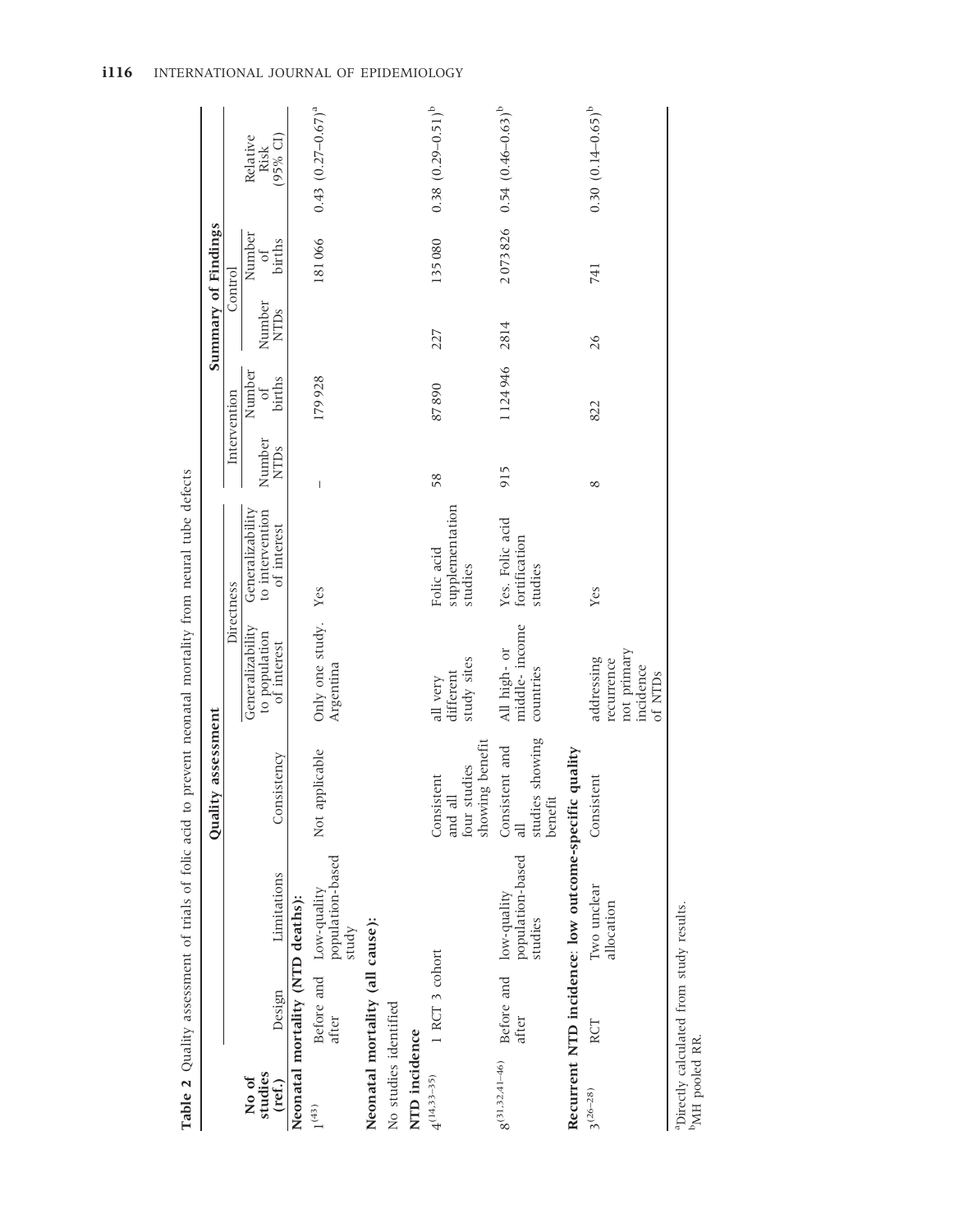| Region                       | Estimated total number of<br>neonatal deaths due<br>to congenital abnormalities/year <sup>a</sup><br>(uncertainty range) |                  | <b>Estimated number</b><br>of neonatal deaths<br>due to NTDs/year <sup>b</sup> | % of all neonatal<br>deaths from congenital<br>abnormalities that are<br>attributed to NTDs |
|------------------------------|--------------------------------------------------------------------------------------------------------------------------|------------------|--------------------------------------------------------------------------------|---------------------------------------------------------------------------------------------|
| Asia                         |                                                                                                                          |                  |                                                                                |                                                                                             |
| Southeast                    | 17000                                                                                                                    | $(10 - 40000)$   | 5000                                                                           | 29                                                                                          |
| Central                      | 5000                                                                                                                     | $(3-10000)$      | 1500                                                                           | 30                                                                                          |
| East                         | 34500                                                                                                                    | $(9 - 135000)$   | 20500                                                                          | 59                                                                                          |
| South                        | 100 000                                                                                                                  | $(26 - 270000)$  | 70 000                                                                         | 70                                                                                          |
| Asia total                   | 156500                                                                                                                   | $(68 - 360000)$  | 97000                                                                          | 62                                                                                          |
| N. Africa/ Middle East       |                                                                                                                          |                  |                                                                                |                                                                                             |
| North Africa                 | 9500                                                                                                                     | $(4 - 21000)$    | 3000                                                                           | 32                                                                                          |
| Middle East                  | 20 000                                                                                                                   | $(12 - 37000)$   | 5500                                                                           | 28                                                                                          |
| N. Africa/ Middle East Total | 29 500                                                                                                                   | $(18 - 49000)$   | 8500                                                                           | 29                                                                                          |
| Sub-Saharan Africa           |                                                                                                                          |                  |                                                                                |                                                                                             |
| West                         | 34500                                                                                                                    | (1869000)        | 8000                                                                           | 23                                                                                          |
| South                        | 3000                                                                                                                     | $(2 - 6000)$     | 1000                                                                           | 33                                                                                          |
| East                         | 30000                                                                                                                    | $(18 - 49000)$   | 6500                                                                           | 22                                                                                          |
| Central                      | 12000                                                                                                                    | $(3 - 27000)$    | 2000                                                                           | 17                                                                                          |
| Sub-Saharan Africa Total     | 79500                                                                                                                    | $(55 - 122000)$  | 17500                                                                          | 22                                                                                          |
| Other regions                | 41 000                                                                                                                   | $(38 - 45000)$   | 8000                                                                           | 20                                                                                          |
| <b>Total</b>                 | 306500                                                                                                                   | $(216 - 516000)$ | 131000                                                                         | 43                                                                                          |

Table 3 Estimated proportion of congenital abnormality deaths and numbers of neonatal deaths due to NTDs for 2005 by region (low-income/high neonatal mortality countries)

<sup>a</sup> Provisional estimates for Child Health Epidemiology Reference Group for 193 countries using methods described previously.<sup>48</sup> Note that in high-mortality countries the input data is largely from Verbal Autopsy which under estimates congenital abnormalities, especially those without obvious external manifestations.

<sup>b</sup>Provisional estimates by the Child Health Epidemiology Reference Group for 193 countries based on systematic searches for prevalence data, and case-fatality rate data.

population-based studies of the effect of folic acid food fortification on the occurrence of NTDs. These large-scale studies consistently report substantial reductions in the incidence of NTDs or in perinatal or neonatal mortality due to NTDs. A meta-analysis of the eight included studies suggests that food fortification can reduce the incidence of NTDs by 46% (37–54%). This is the first meta-analysis that we are aware of for folic acid fortification and NTDs and shows a substantial and consistent effect even in large-scale programmes. Assuming that folic acid affects NTD occurrence but not severity or case-fatality rate, we assume that folic fortification will reduce NTD-specific neonatal mortality by 46%. There is emerging evidence that folic acid fortification reduces both the incidence and the severity of NTDs,<sup>49-50</sup> which would make this assumption conservative.

The effect of folic acid on incidence and mortality may be different in countries with higher baseline rate of NTDs, poorer diets (with higher levels of

folate deficiency in women of child-bearing age) and without screening for, or termination of, affected pregnancies.

There is evidence of a complex dose–response relationship with different fortification regimes, depending on the initial average birth prevalence of NTDs and the additional intake of folic acid. $51$ The estimate in this meta-analysis of folic acid-fortification effect is based primarily on white populations. A study from the USA reported lower background NTDs rates amongst black Americans compared to Hispanic or white groups, but also a reduced effect of folic acid fortification in the black American group.<sup>52</sup> In Australia, the 30% reduction in the incidence of NTDs seen following the introduction of the folic acid-supplementation recommendation and voluntary food fortification was limited to the white population, with no changes in the NTD rates amongst the aboriginal populations seen across this time period.<sup>53</sup> However, one large study in China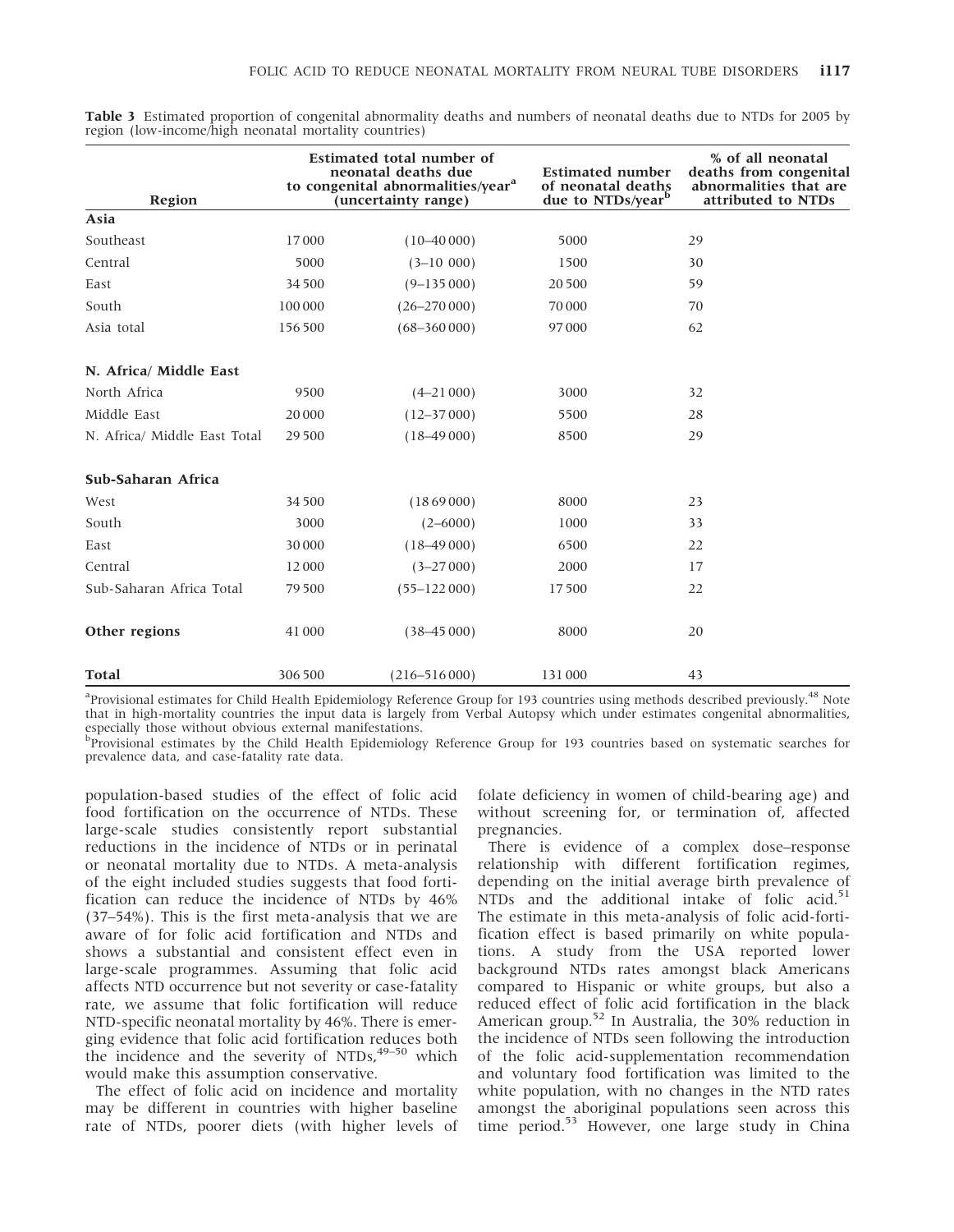found very high rates of NTDs, which were substantially reduced by periconceptional folic acid.<sup>34</sup> Prevalence studies in South Asia report very high rates.54–56

We based our estimate on fortification rather than supplementation. Although efficacy studies of supplementation have shown a large potential biological impact, the widespread adoption of policies of folic supplementation in many high- and middle-income countries have generally produced disappointing results at a public health level. The barriers to supplementation are likely to be even greater in low-income countries and those with high levels of poverty and poor health-care infrastructure. However, maximizing effectiveness of fortification in low-income countries may also present challenges. What level of folic fortification should be adopted? What vehicle should be used? This is likely to be country/region specific, dependent on the proportion of the population who buy particular food staples, such as flour, maize or rice. Despite intense efforts, folic acid fortification may not reach the poorest, as was seen in Guatemala.<sup>5</sup>

The main limitation of this review and the resulting effect estimate is the lack of high-quality studies reporting the impact of folic acid supplementation or fortification on neonatal mortality. Our estimate for folic fortification is based on low-quality before-andafter population studies from Canada, the USA and three middle-income countries to determine the impact on incidence. Given the consistency of the effect size across studies, the quality can be upgraded to moderate, but once assumptions are applied to 'translate' this to mortality effect, the quality of the estimate is again downgraded to low. Further, possible sources of bias are that the review retrieved only published articles and that a single person was responsible for the screening and abstraction of the articles.

The proportion of neonatal deaths due to congenital abnormalities is problematic. Congenital abnormalities are under-reported in Verbal Autopsy and, indeed, also in hospital-based data since only obvious external abnormalities such as NTDs are detected yet the most common lethal congenital abnormalities are congenital heart disease, which are most likely to be misclassified as pneumonia. Hence the proportion of neonatal deaths attributed to congenital abnormalities is underestimated and reflects only those deaths due to clearly visible abnormalities. In addition, there may be systematic, selective misclassification of live-born babies with congenital abnormalities who die shortly after birth as stillbirths 'to protect the mother'. These global estimates (Table 3) are particularly uncertain for South Asia where both the prevalence of NTDs appears to be especially high, based on four studies, and yet the proportion of neonatal death attributed to congenital conditions is based on verbal autopsy and is low and very uncertain.<sup>48</sup>

The effects of folic acid on pregnancy outcome may extend beyond NTDs. Recent studies have suggested a possible effect on reducing spontaneous preterm delivery<sup>58</sup> and severe congenital heart disease.<sup>59</sup> Any benefit of universal folic acid food fortification on pregnancy outcome needs to be balanced against potential, but as yet unclear, adverse effects. There is very limited evidence that the amount of folic acid consumed from fortified foods has any adverse effects. Even in the USA amongst those who consume daily supplements with folic acid of  $400 \mu g$ , the likelihood is low of exceeding a total intake of  $1000 \mu$ g/day.<sup>60–61</sup> Very high serum folate levels, higher than those usually associated with fortification have been associated with potential adverse effects, but strong evidence of causation is lacking, e.g. masking of vitamin B12 deficiency amongst individuals with pernicious anaemia in the population and promoting progression of already existing pre-neoplasms.<sup>62-65</sup>

# Conclusion

This review provides further evidence of the effectiveness of folic acid in reduction the incidence of NTDs. We estimate conservatively that folic acid fortification has the potential to prevent  $\sim$ 46% of NTD incidence and mortality, translating to  $\sim$ 13% of neonatal deaths due to visible congenital malformations. This estimate is slightly lower than the 57% reduction in NTD neonatal mortality reported following food fortification reported by one low-quality study in Argentina but lies within the 95% CI for that study (95% CI: 33–73).

A larger effect may be seen with folic acid supplementation, but the efficacy observed in supplementation trials has not been reproduced on a population level apart from in China, and this may not be transferable given the unique system of premarital health checks and a high percentage of planned pregnancies at the time of the study. The scaling up of food fortification in high- and middle-income countries has the potential to reach the majority of the population, although the practicalities of scaling up of food fortification in low-income countries with a high proportion of subsistence farmers have yet to be documented, and careful evaluation of the effects on NTD mortality and morbidity is also lacking. However, successful scaling up of folic acid fortification would lead to major reductions in the global burden of NTDs and morbidity reductions are likely to be of even greater public health significance than the mortality effects which are the focus of this review.

## Supplementary Data

Supplementary data are available at IJE online.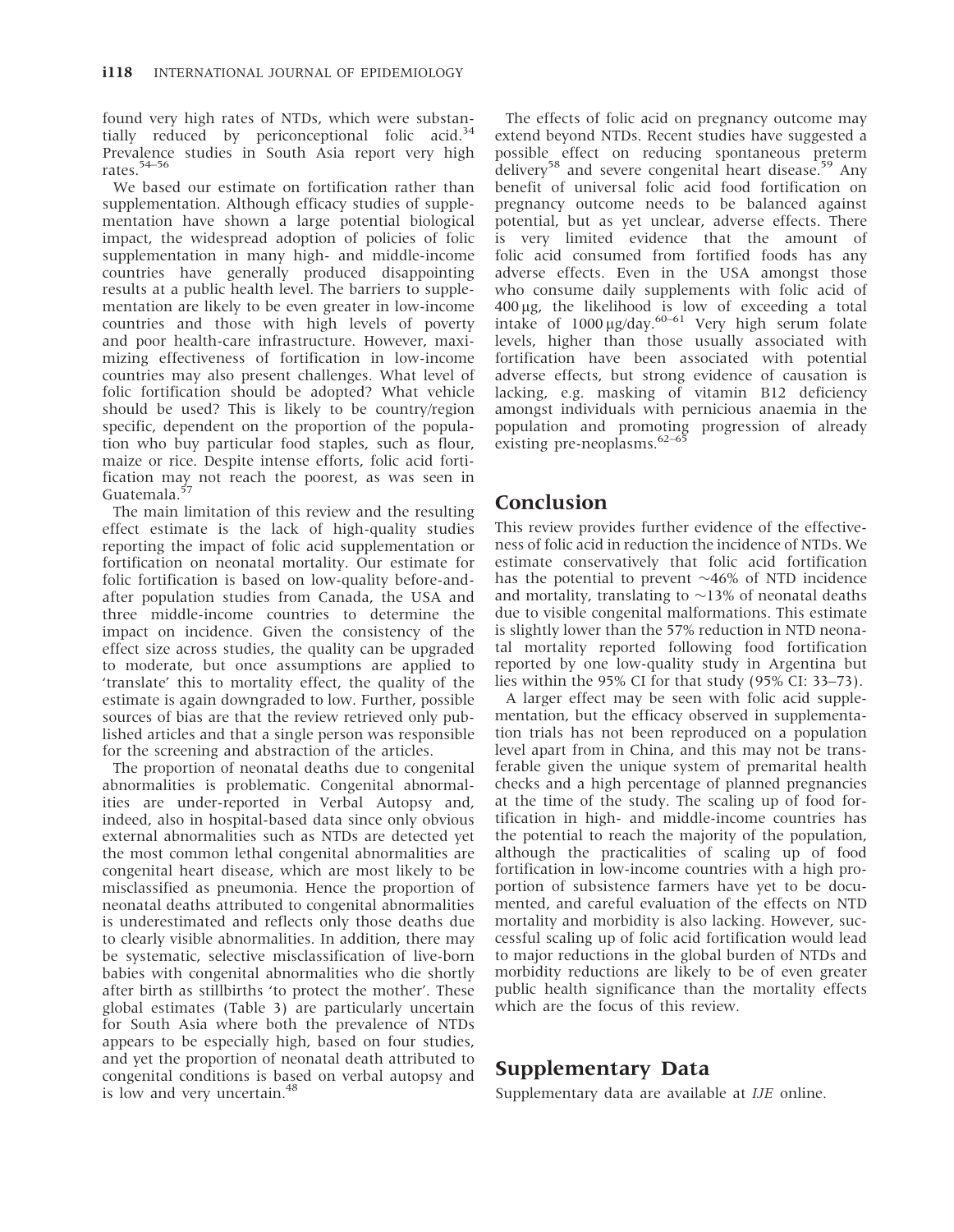### Funding

This work was supported in part by a grant to the US Fund for United Nation's Children's Fund from the Bill & Melinda Gates Foundation (grant 43386) to 'Promote evidence-based decision making in designing maternal, neonatal and child health interventions in low- and middle-income countries', and by a grant to Save The Children USA from the Bill & Melinda Gates Foundation ( Grant 50124) for 'Saving Newborn Lives'.

### Acknowledgements

We thank the members of the Congenital Abnormalities Expert working group for CHERG/ Global Burden of Disease for their inputs on the NTD global estimates, and members of the Child Health Epidemiology Reference Group for helpful comments and feedback on this work, particularly Rajiv Bahl of WHO, for helpful technical review of an earlier version of this paper.

Conflict of interest: None declared.

#### KEY MESSAGES

- *Cause-specific mortality to act on*: The proportion of congenital abnormality neonatal deaths that is due to neural tube defects (NTDs).
- Cause-specific effect and range: Food fortification with folic acid is estimated to lead to a 46% reduction in the incidence of and mortality from NTDs. Assuming NTDs to constitute cause for 29% of neonatal deaths due to visible congenital causes in low-income countries, folic acid food fortification may lead to a 13% reduction of visible neonatal congenital deaths.
- *Quality of input evidence*: Moderate quality (eight before-and-after population-based studies on incidence of NTDs, data consistent)
- Proximity of the data to cause-specific mortality effect: Low (effect on incidence) necessitating translation of the NTD-specific reduction to a reduction in neonatal deaths due to congenital abnormalities.
- Limitations of the evidence: The evidence may underestimate the effect on low-income populations based on comparison with one low-quality study reporting 57% reduction in neonatal mortality from NTDs. Most are incidence studies from middle/high-income countries, the outcome is distal to mortality and uncertain assumptions are applied to translate this to an estimated mortality effect. The data on mortality due to congenital abnormalities in low-income settings is limited and likely to reflect only obvious visible abnormalities.

# References

- <sup>1</sup> Kulkarni A, Ehrenkranz RA, Bhandari V. Effect of introduction of synchronized nasal intermittent positivepressure ventilation in a neonatal intensive care unit on bronchopulmonary dysplasia and growth in preterm infants. Am J Perinatol 2006;23:233–40.
- <sup>2</sup> Jegatheesan P, Keller RL, Hawgood S. Early variableflow nasal continuous positive airway pressure in infants  $\langle$  or =1000 grams at birth. *J Perinatol* 2006;26: 189–96.
- <sup>3</sup> The Global Burden of Disease. 2004 update. 2004.<http://> www.who.int/healthinfo/global\_burden\_disease/ GBD report 2004update full.pdf (13 September 2009, date last accessed).
- $4$  McIntosh N, Helms PJ, Smyth RL (eds). Forfar  $\mathcal O$  Arneil's Textbook of Pediatrics. 6th edn. Churchill Livingstone: Edinburgh, 2003, pp. 902–907.
- <sup>5</sup> Wyszynski DF (ed). Neural Tube Defects: from Origin to Treatment. US: Oxford University Press, 2006, pp. 250–71.
- <sup>6</sup> Wald N. Folic acid and the prevention of neural tube defects. Ann N Y Acad Sci 1993;678:112–29.
- <sup>7</sup> Laurence KM, Carter CO, David PA. Major central nervous system malformations in South Wales. II. Pregnancy factors, seasonal variation, and social class effects. Br J Prev Soc Med 1968;22:212-22.
- <sup>8</sup> Wasserman CR, Shaw GM, Selvin S, Gould JB, Syme SL. Socioeconomic status, neighborhood social conditions, and neural tube defects. Am J Public Health 1998;88: 1674–80.
- <sup>9</sup> Vrijheid M, Dolk H, Stone D, Abramsky L, Alberman E, Scott JE. Socioeconomic inequalities in risk of congenital anomaly. Arch Dis Child 2000;82:349–52.
- <sup>10</sup> Little J, Elwood H. Socio-economic status and occupation. In: Elwood JM LJ, Elwood H (eds). Epidemiology and Control of Neural Tube Defects. Oxford: Oxford University Press, 1992, pp. 456–520.
- Grewal J, Carmichael SL, Song J, Shaw GM. Neural tube defects: an analysis of neighbourhood- and individuallevel socio-economic characteristics. Paediatr Perinat Epidemiol 2009;23:116–24.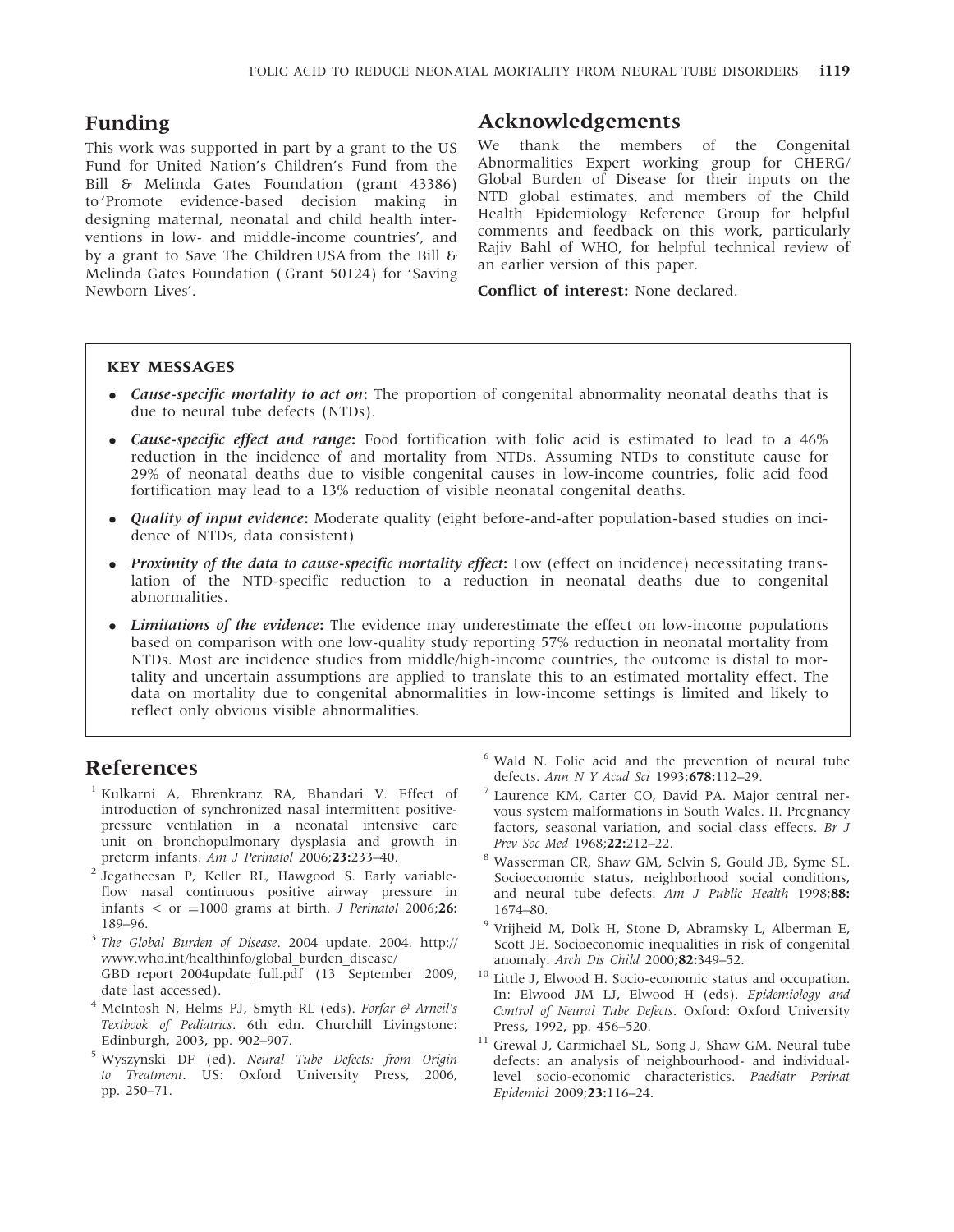- <sup>12</sup> Chan A, Robertson EF, Haan EA, Keane RJ, Ranieri E, Carney A. Prevalence of neural tube defects in South Australia, 1966–91: effectiveness and impact of prenatal diagnosis. Br Med J 1993;307:703–706.
- <sup>13</sup> Morris JK, Wald NJ. Prevalence of neural tube defect pregnancies in England and Wales from 1964 to 2004. J Med Screen 2007;14:55–59.
- <sup>14</sup> Czeizel AE, Dudas I, Metneki J. Pregnancy outcomes in a randomised controlled trial of periconceptional multivitamin supplementation. Final report. Arch Gynecol Obstet 1994;255:131–39.
- <sup>15</sup> Centers for Disease Control. Recommendations for the use of folic acid to reduce the number of cases of spina bifida and other neural tube defects. MMWR 1992; 41(No. RR-14):1–7.
- <sup>16</sup> de Benoist B. Conclusions of a WHO Technical Consultation on folate and vitamin B12 deficiencies. Food Nutr Bull 2008;29(2 Suppl):S238–S44.
- <sup>17</sup> Wild J, Sutcliffe M, Schorah CJ, Levene MI. Prevention of neural-tube defects. Lancet 1997;350:30–31.
- <sup>18</sup> Custer M, Waller K, Vernon S, O'Rourke K. Unintended pregnancy rates among a US military population. Paediatr Perinat Epidemiol 2008;22:195–200.
- <sup>19</sup> Botto LD, Lisi A, Robert-Gnansia E et al. International retrospective cohort study of neural tube defects in relation to folic acid recommendations: are the recommendations working? Br Med J 2005;330:571.
- <sup>20</sup> Flour Fortification Initiative. 2009. http://www.sph.emor[y.edu/wheatflour/countrydata.php \(13 September 2009,](http://www.sph.emory.edu/wheatflour/countrydata.php) date last accessed).
- <sup>21</sup> Wolff T, Witkop CT, Miller T, Syed SB, Force USPST. Folic acid supplementation for the prevention of neural tube defects: an update of the evidence for the U.S Preventive Services Task Force. Ann Intern Med 2009;150: 632–39.
- <sup>22</sup> Walker N, Fischer-Walker C, Bryce J, Bahl R, Cousens S. for the writing Review Groups on Intervention Effects Standards for CHERG Reviews of Intervention Effects on Child Survival CHERG. Int J Epidemiol (In press).
- $23$  Atkins D, Best D, Briss PA et al. Grading quality of evidence and strength of recommendations. Br Med J 2004; 328:1490.
- <sup>24</sup> STATA/IC 10.1. Statistical Program. College Station: TX: STATA Corporation, 2008.
- <sup>25</sup> Lumley J, Watson L, Watson M, Bower C. Periconceptional supplementation with folate and/or multivitamins for preventing neural tube defects. Cochrane Database Syst Rev 2001;3:CD001056.
- <sup>26</sup> Kirke PN, Daly LE, Elwood JH. A randomised trial of low dose folic acid to prevent neural tube defects. The Irish Vitamin Study Group. Arch Dis Child 1992;67:1442–46.
- <sup>27</sup> Laurence KM, James N, Miller MH, Tennant GB, Campbell H. Double-blind randomised controlled trial of folate treatment before conception to prevent recurrence of neural-tube defects. Br Med J (Clin Res Ed) 1981;282: 1509–11.
- <sup>28</sup> Prevention of neural tube defects: results of the Medical Research Council Vitamin Study. MRC Vitamin Study Research Group. Lancet 1991;338:131–37.
- <sup>29</sup> Martinez de Villarreal L, Perez JZ, Vazquez PA et al. Decline of neural tube defects cases after a folic acid campaign in Nuevo Leon, Mexico. Teratology 2002;66: 249–56.
- <sup>30</sup> Zlotogora J, Amitai Y, Leventhal A. Surveillance of neural tube defects in Israel: the effect of the recommendation for periconceptional folic acid. Isr Med Assoc J 2006;8: 601–604.
- $31$  Liu S, West R, Randell E et al. A comprehensive evaluation of food fortification with folic acid for the primary prevention of neural tube defects. BMC Pregnancy Childbirth 2004;4:20.
- <sup>32</sup> Persad VL, Van den Hof MC, Dube JM, Zimmer P. Incidence of open neural tube defects in Nova Scotia after folic acid fortification. CMAJ 2002;167:241–45.
- <sup>33</sup> Czeizel AE, Dobo M, Vargha P. Hungarian cohortcontrolled trial of periconceptional multivitamin supplementation shows a reduction in certain congenital abnormalities. Birth Defects Res A Clin Mol Teratol 2004;70: 853–61.
- <sup>34</sup> Berry RJ, Li Z, Erickson JD et al. Prevention of neuraltube defects with folic acid in China China-U.S. Collaborative Project for Neural Tube Defect Prevention. N Engl J Med 1999;341:1485–90.
- <sup>35</sup> Milunsky A, Jick H, Jick SS et al. Multivitamin/folic acid supplementation in early pregnancy reduces the prevalence of neural tube defects. JAMA 1989;262: 2847–52.
- <sup>36</sup> Bower C, Stanley FJ. Dietary folate as a risk factor for neural-tube defects: evidence from a case-control study in Western Australia. Med J Aust 1989;150:613–19.
- <sup>37</sup> Mulinare J, Cordero JF, Erickson JD, Berry RJ. Periconceptional use of multivitamins and the occurrence of neural tube defects. JAMA 1988;260:3141–45.
- <sup>38</sup> Shaw GM, Schaffer D, Velie EM, Morland K, Harris JA. Periconceptional vitamin use, dietary folate, and the occurrence of neural tube defects. Epidemiology 1995;6: 219–26.
- <sup>39</sup> Werler MM, Shapiro S, Mitchell AA. Periconceptional folic acid exposure and risk of occurrent neural tube defects. JAMA 1993;269:1257–61.
- <sup>40</sup> Honein MA, Paulozzi LJ, Mathews TJ, Erickson JD, Wong LY. Impact of folic acid fortification of the US food supply on the occurrence of neural tube defects. JAMA 2001;285:2981–86.
- <sup>41</sup> Lopez-Camelo JS, Orioli IM, da Graca Dutra M et al. Reduction of birth prevalence rates of neural tube defects after folic acid fortification in Chile. Am J Med Genet A 2005;135:120–25.
- <sup>42</sup> Sayed AR, Bourne D, Pattinson R, Nixon J, Henderson B. Decline in the prevalence of neural tube defects following folic acid fortification and its cost-benefit in South Africa. Birth Defects Res A Clin Mol Teratol 2008;82: 211–16.
- <sup>43</sup> Calvo EB, Biglieri A. Impact of folic acid fortification on women's nutritional status and on the prevalence of neural tube defects. Arch Argent Pediatr 2008;106: 492–98.
- <sup>44</sup> Williams LJ, Mai CT, Edmonds LD et al. Prevalence of spina bifida and anencephaly during the transition to